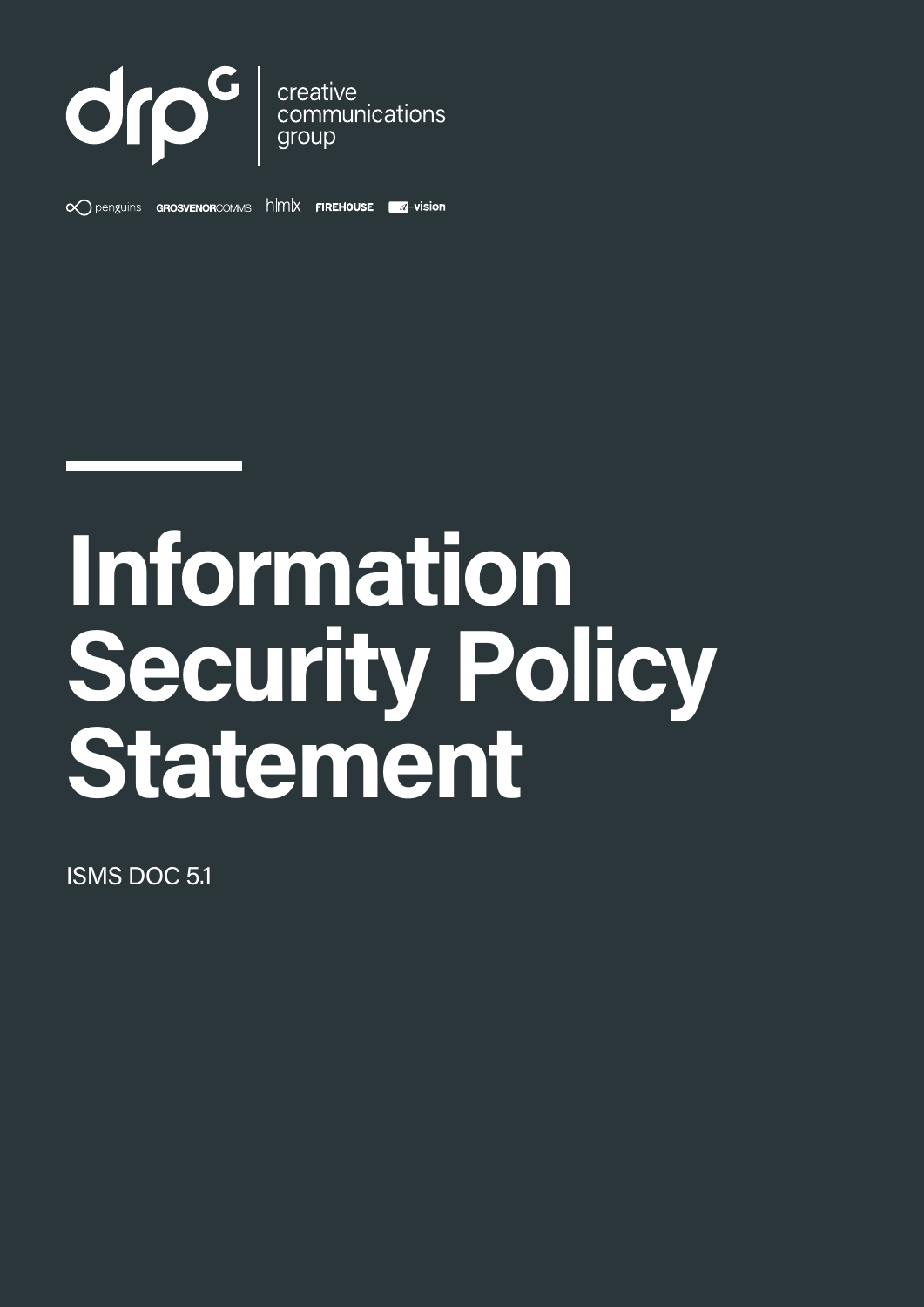The Board of Directors and Management of **DRPG**, located at 212 Ikon Estate, Droitwich Road, Hartlebury, Worcestershire, DY10 4EU, which specialises in the field of communications, including video production, event management and technical services, digital media, print, design, creative and strategic solutions are committed to preserving the confidentiality, integrity and availability of all the physical and electronic information assets throughout the organisation, in order to preserve its competitive edge, cash flow, profitability, legal, regulatory and contractual compliance and commercial image.

Information and information security requirements will continue to be aligned with **DRPG's** goals and the ISMS (Information Security Management System) is intended to be an enabling mechanism for information sharing, for electronic operations and for reducing information-related risks to acceptable levels.

**DRPG's** strategic business plan and risk management framework provides the context for identifying, assessing, evaluating, and controlling information-related risks through the establishment and maintenance of an ISMS. The Risk Assessments, Statement of Applicability and Risk Treatment Plans identify how informationrelated risks are controlled.

The Head of IT / Information Security Manager is responsible for the management and maintenance of the risk treatment plan. Additional risk assessments may, where necessary, be carried out to determine appropriate controls for specific risks.

Business continuity and contingency plans, data backup procedures, avoidance of viruses, hackers and emerging cyber threats, access control to systems and information security incident reporting are fundamental to this policy. Control objectives for each of these areas are contained in the Information Security Handbook and are supported by specific documented policies and work instructions.

All **DRPG's** team members and certain external parties identified in the ISMS are expected to comply with this policy and with the ISMS that implement's this policy and will receive appropriate training.

The ISMS is subject to continuous, systematic review and improvement.

**DRPG** has established that the CEO, Board of Directors and Departmental Managers are committed to the ISMS framework and will ensure that all team members within the company participate.

The CISO (Chief Information Security Officer) will be responsible for managing departmental information risks; including maintaining and reviewing the information risk register and ensuring that information risks are assessed and mitigated to an acceptable level. The CISO will ensure that the policy is periodically reviewed and will lead the team to support the ISMS framework comprising:

The Head of IT / Information Security Manager will be responsible for the security of information in electronic form and cryptographic control and will be supported by the IT support team.

The Information Security Manager will be responsible for co-ordinating risk assessments with information asset owners (named individuals responsible for each identified information asset).

The departmental Manager's or Director's will be responsible for their team, and any key **DRPG** person's or **DRPG** contractor is responsible for the confidential information for either the business, a client or third party.

**DRPG** has a responsibility to adhere and abide to all applicable UK and EU legislation as well as a variety of regularity and contractual requirements. (See legal register LR01)

**DRPG** has achieved certification of its ISMS to ISO27001:2013 in August of 2016 and is committed to its continual improvement.